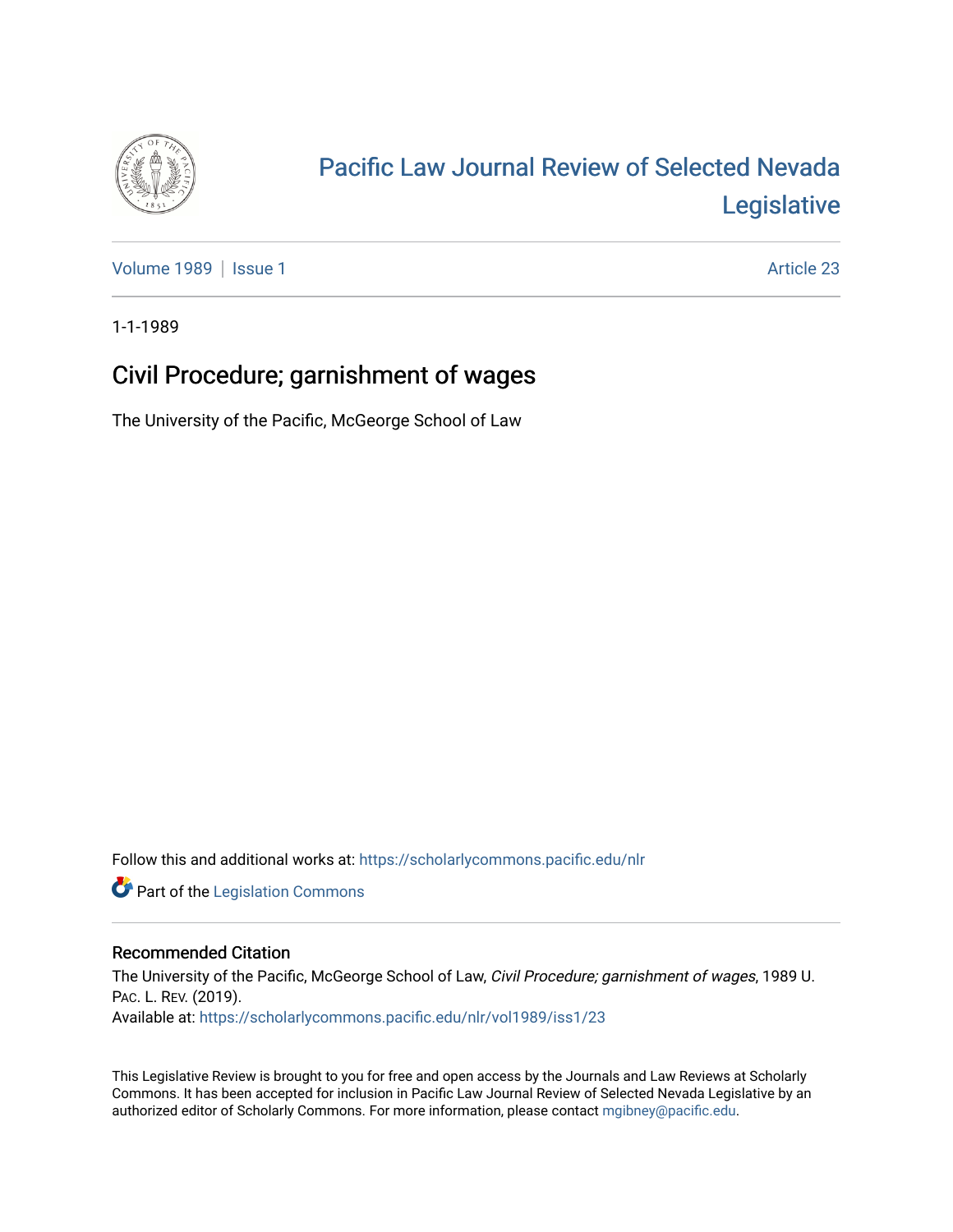#### **Civil Procedure; foreign corporations**

NEV. REV. STAT. § 80.210 (amended). AB 47 (Porter); 1989 STAT. Ch. 15

Existing law provides that a foreign corporation not qualified to do business<sup>2</sup> in Nevada cannot maintain an action in any state court.<sup>3</sup> Chapter 15 allows an unqualified foreign corporation to bring an action if the relief sought<sup>4</sup> is an extraordinary remedy.<sup>5</sup> However, the action must be dismissed<sup>6</sup> if the corporation does not qualify to do business in Nevada within 45 days after the action is commenced. <sup>7</sup>

JMM

2. *See id.* § 80.010 (1987) (requirements for doing business in Nevada). *See also In re*  Hilton Hotel, 101 Nev. 489, 492-493, 706 P.2d 137, 139 (1985) (to qualify to do business in Nevada, a corporation must conduct a substantial part of its ordinary business in the state). One contract or an isolated business act by the corporation is not sufficient. *Id.* 

3. NEv. REv. STAT. § 80.210 1 (1987) (amended by 1989 Nev. Stat. ch. 15, sec. 1, at \_) (if a foreign corporation fails to meet state requirements, it cannot commence, maintain or defend any action).

4. See 1989 Nev. Stat. ch. 15 sec. 1, at  $\frac{1}{2}$  (amending Nev. Rev. Stat. § 80.210) (the extraordinary remedy may be all or only part of the relief sought).

5. Id. (the extraordinary remedy must be listed in Nevada Revised Statutes chapter 31).

6. *See id.* (a dismissal without prejudice must be within 45 days after the action is commenced and without prejudice).

7. Id. Atlantic Commercial Dev. Corp. v. Boyles, 103 Nev. Adv. Ops. No. 9 at 732 P.2d 1360, \_\_ (February 24, 1987) (Nevada Revised Statute section 80.210 does not limit a corporation's rights beyond the plain language of the statute). A dismissal must be without prejudice if the corporation is in the process of complying with Nevada's statutes and the relevant statute of limitations has not run. *Id.* 

#### **Civil Procedure; garnishment of** wages

NEv. REv. STAT. §§ 28.\_, 31.\_, 40.\_ (new); §§ 21.112, 28.010, 31.249 (amended).

AB 247 (Committee on Judiciary); 1989 STAT. Ch. 338

Existing law allows a court to order garnishment through a third party who has possession or control of the defendant's personal property .1 Chapter 338 provides that if the garnishee is the defen-

<sup>1.</sup> *See* NEv. REv, STAT. § 80.010 1 (1987) (definition of a foreign corporation).